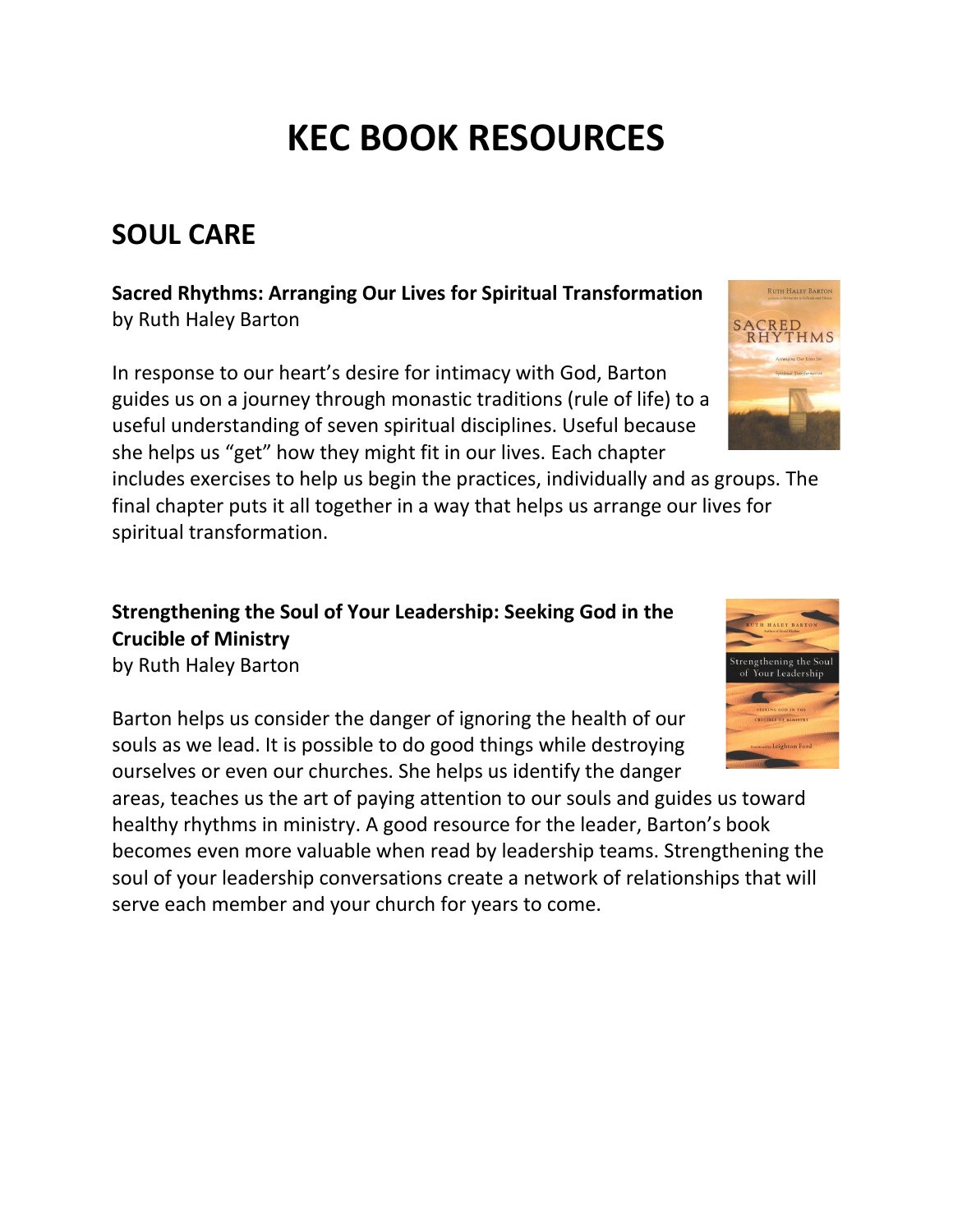**Jesus: Pure & Simple** by Wayne Cordeiro

Cordeiro offers an invitation to reconsider our days, days that can be busy and complicated, wearing us down. Unfortunately, this can spill over into our service to the King. This book reminds me that our walk with Jesus should be just that, "pure and simple."

### **Soul Detox: Clean Living in a Contaminated World**

by Craig Groeschel

We hardly notice as we walk through daily life that our souls are becoming stained. Groeschel explains that every day we're infected with spiritual toxins from our corrupt culture. What are we to do? How can we purify ourselves from poisonous influences, emotions, and behaviors? Groeschel encourages us to embrace the radical new life Jesus calls us to, as he shines the light of truth on moral

ambiguity we must grapple with daily. Holiness could become our new reality.

# **Simplify: Ten Practices to Unclutter Your Soul**

by Bill Hybels

Busy. Really busy. Our badge of honor becomes our undoing. As soon as we accept this pace as normal, we begin to we sacrifice the things that matter. Hybels addresses the question, what if your life

could be different? And then helps us unpack the uncluttering of our souls. We do so by setting aside the stuff that leaves our spirits drained and doing what does matter. Hybels' offers practical steps for decluttering our souls.

#### **Soul Keeping: Caring for the Most Important Part of You** by John Ortberg

Ortberg highlights one of the more "overlooked, underrated, and misunderstood" parts of our lives. That we have lost touch with our source our life leaves us prone to anxiety, depression, fear, and







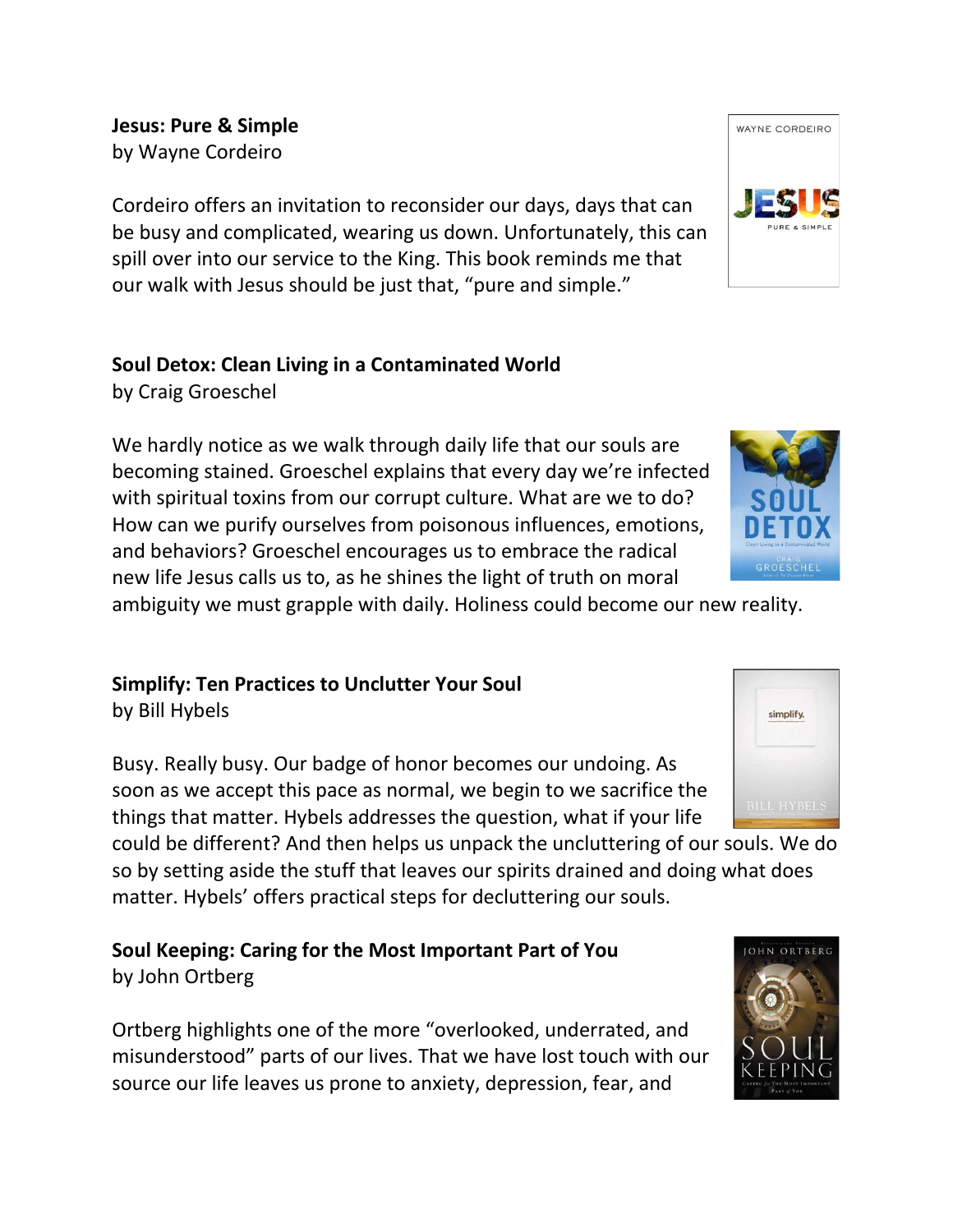loneliness. He offers a reasonable approach to living the "with God" life. The fruit? Lasting peace and satisfaction.

**The Emotionally Healthy Leader: How Transforming Your Inner Life** by Peter Scazzero

Skill set? Isn't that what makes for great leader? Scazzero suggests that the effective leader blends *who* she is with *what* she does. At the intersection of our inner lives and the doing of ministry, Scazzero

helps us explores our "shadow," marriage or singleness, relationship with Jesus, and Sabbath delight, in search of how "self" impacts our planning, decision making, team building, and so much more.

# **Replenish: Leading from a Healthy Soul**

by [Lance Witt](https://www.christianbook.com/Christian/Books/easy_find?Ntk=author&Ntt=Lance%20Witt)

Leaders function on two stages - the front stage or public world, and the backstage or private world. Though leaders are often measured by what they do on the front stage, it's our attention to the

backstage for effective ministry. Witt encourages us as he shows us how to prioritize matters of the soul, develop healthy spiritual practices, address problems that lead to burnout, and how to lead an unhurried life. Witt offers a welcome relief and healthy way forward.



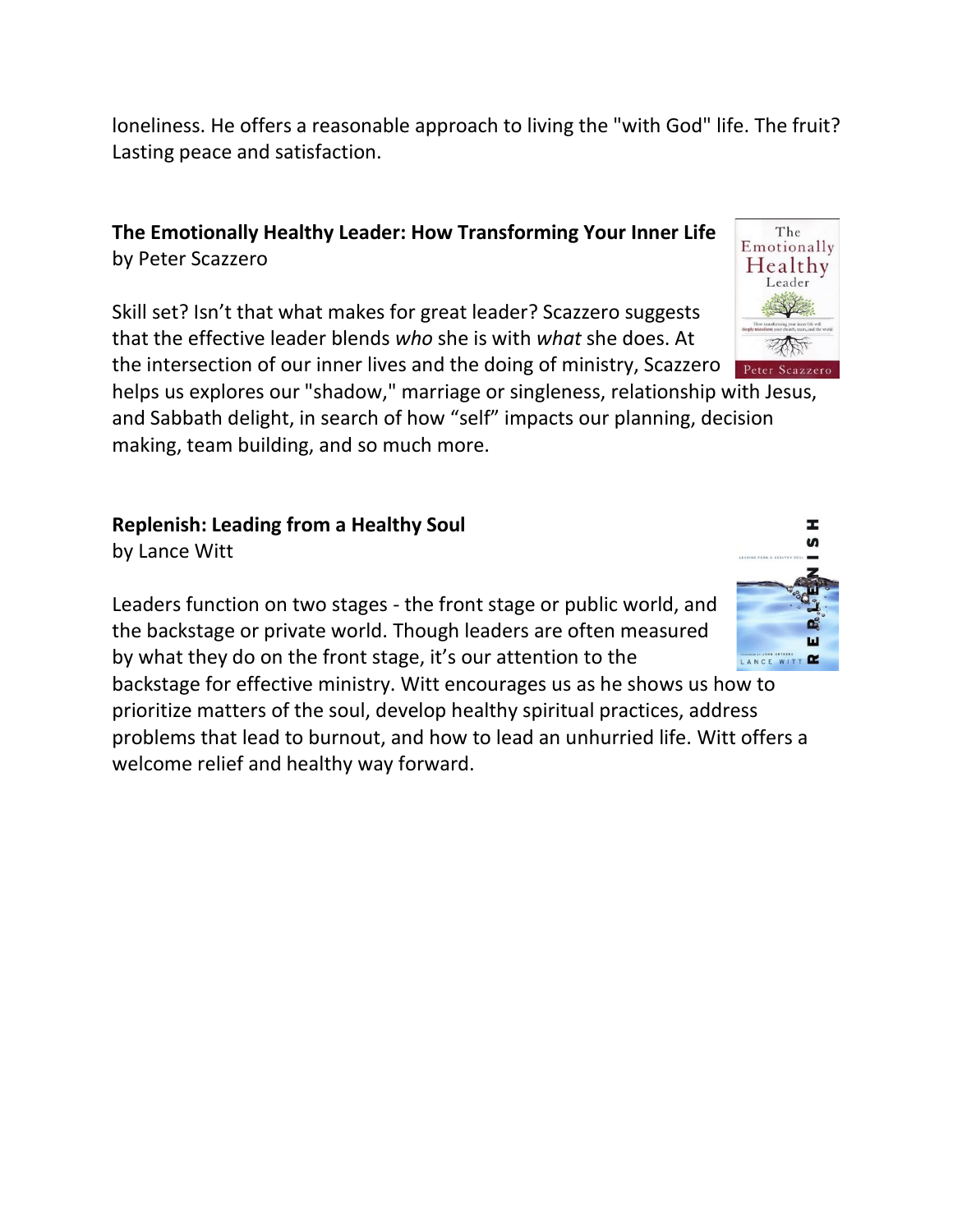# **PASTOR, PLANTER & LEADERSHIP DEVELOPMENT**

**Eldership and the Mission of God: Equipping Teams for Faithful Church Leadership**

by J. R. Briggs

The biblical model for church leadership is found in teams of elders who together guide the community into God's mission. Briggs and

Hyatt provide a comprehensive picture of elders as agents of mission for their communities. Looking at eldership through a missiological lens, Briggs and Hyatt unpack the role, character, and posture of a mission-oriented elder. Elders oversee, shepherd, teach, equip, and model for God's people what life with Jesus looks like in a particular context. The book includes a study guide so teams can work through together.

## **Fail: Finding Hope and Grace in the Midst of Ministry Failure** by J. R. Briggs

What do we do after we've failed? Some ministries are shipwrecked by moral failures like affairs or embezzlement. But for most of us, the sense of failure is more ordinary: disillusionment, inadequacy,

declining budgets, poor decisions, opposition, depression, burnout. Many pastors are deeply broken and wounded, come to doubt that God has any use for them. Briggs knows what failure feels like. He challenges our cultural expectations of success and gives us permission to grieve our losses. He offers the hope of the grace of healing and restoration.

**Leading on Empty: Refilling Your Tank and Renewing Your Passion** by Wayne Cordeiro

Do you feel fried? No more zip? Maybe you are under the weight of your leadership responsibilities. Running for a while in this situation, are you now running on fumes? Cordero challenges us to not let

burnout get the best of us. From his own experience, Cordeiro shows us how to





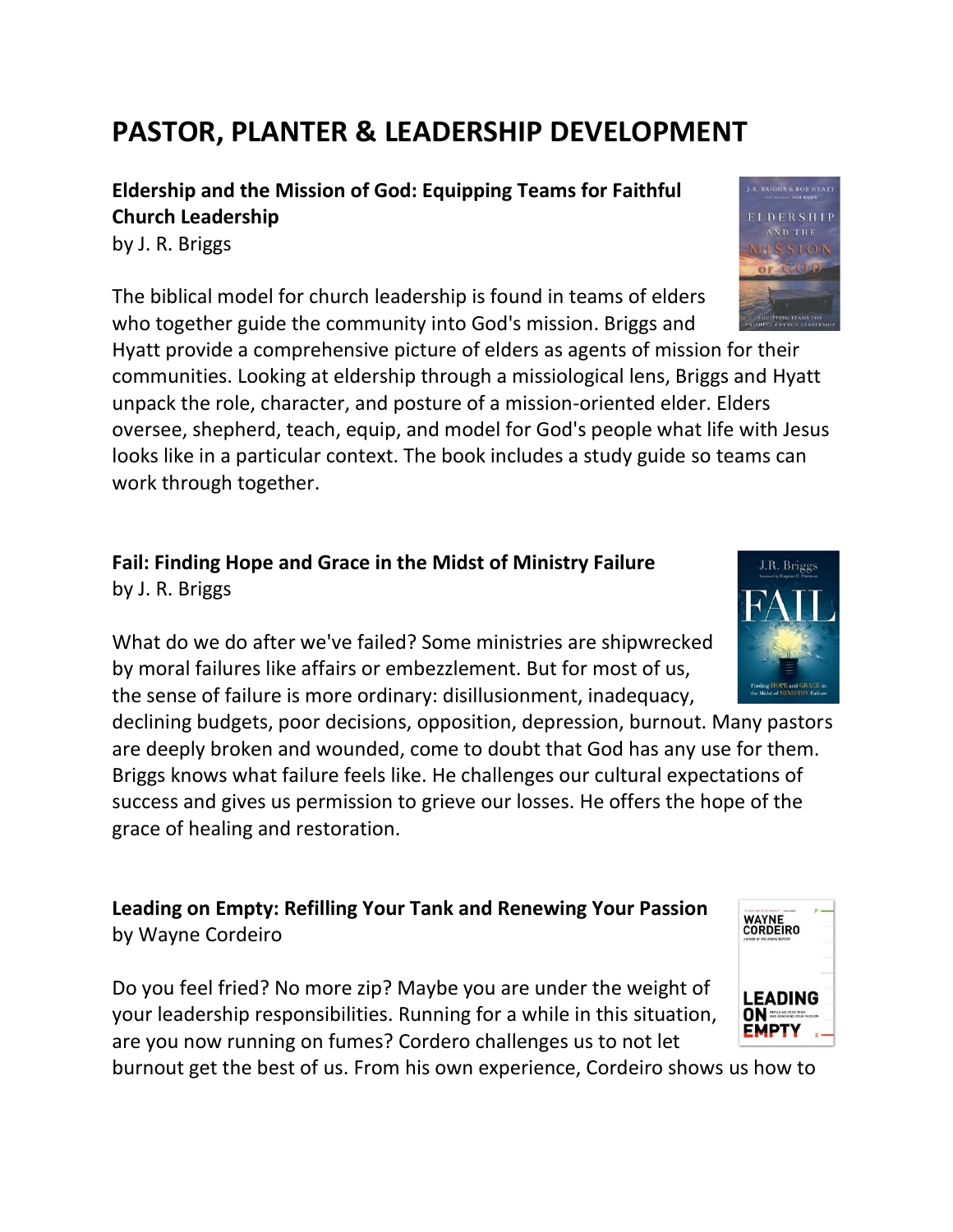keep our tanks from running dry. Developing balance, getting our life back, allows God to re-energize us.

**The Sense of the Call** by Marva J. Dawn

Marva Dawn issues both a timely challenge and a ceaseless invitation to participate in the life of the church. For in that place of service we will find joy and fulfillment. She warns that America has become like

the late Roman empire, a place where poverty and immense wealth stand side by side and compassion is drowned by entertainment. Let Dawn's call for social justice and compassion move you to action.

**Rooting for the Underdog**

by Warren L. Hoffman

Hoffman has collected stories that thrill the soul of the pastor, church leader or ministry team who thinks they have run out of ideas. These stories are success (???) stories of men and women and

congregations who have pressed beyond "we can't" or "we don't have enough." What did they find? Jesus. New life. These underdogs found hope and press on the measurable successes. Tread! be encouraged.

*Newly Revised! Rooting for the Underdog* is a collection of essays written by Warren L. Hoffman over his years of supporting "underdog" churches: faltering, disadvantaged, under-resourced, out-of-the-way, or simply ordinary churches. In *Rooting for the Underdog*, Warren brings God's message of hope and encouragement, along with practical advice gleaned from his over 45 years of ministry experience, to those working in and with those underdog churches.



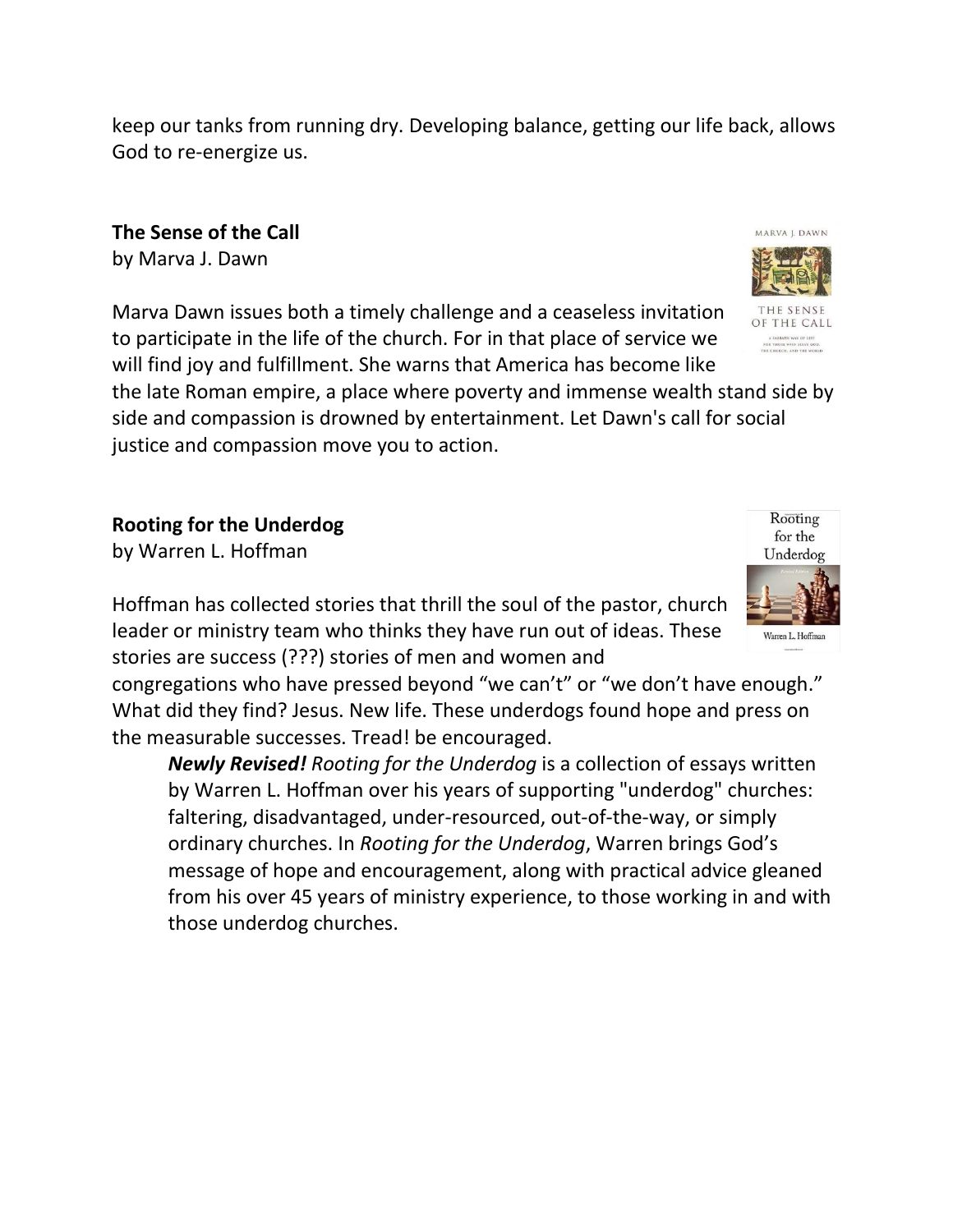#### **Liberating Ministry from the Success Syndrome**

by Kent and Barbara Hughes

Every year thousands of God's servants leave the ministry convinced they are failures. Years ago, in the midst of a crisis of faith, Kent Hughes almost became one of them. But instead he and his wife

Barbara turned to God's Word, determined to learn what God had to say about success and to evaluate their ministry from a biblical point of view. This book describes their journey and their liberation from the "success syndrome"-the misguided belief that success in ministry means increased numbers. In today's world it is easy to be seduced by the secular thinking that places a number on everything. But the authors teach that true success in ministry lies not in numbers but in several key areas: faithfulness, serving, loving, believing, prayer, holiness, and a Christlike attitude. Their thoughts will encourage readers who grapple with feelings of failure and lead them to a deeper, fuller understanding of success in Christian ministry.

#### **The Heart of a Great Pastor**

by H. B. London & Neil Wiseman

London and Wiseman appreciate pastors and the lives they get to live. Their intent is to encourage, inspire and support them. They explain that they need to help them count the cost of serving Christ; they need to equip themselves by learning from those who have gone before them. They offer advice . . . get a mentor? Verify your calling. Make sure your family are on the same page? Live in the Word for yourself first. And so much more.

# **Pastors at Greater Risk**

by H. B. London & Neil Wiseman

Some of today's pastors are relatively untroubled but need help in releasing the pressure inherent in ministry to others. Others are close to running on empty, both spiritually and emotionally. All of them would like someone to confide in who can provide realistic help based on





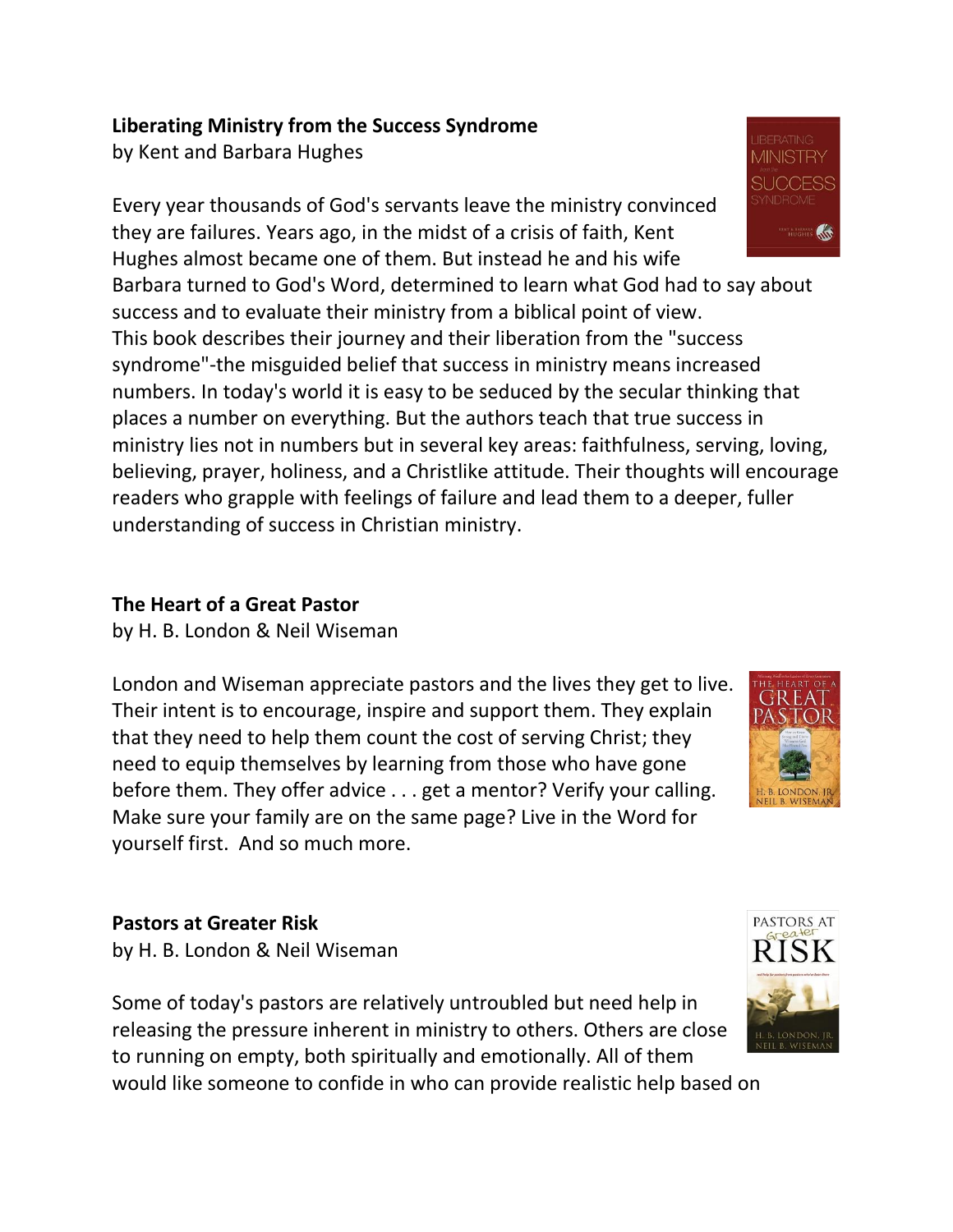firsthand experience. This is precisely what "Pastors at Greater Risk" is all about! First published in 1993, this edition is completely rewritten, with updated stats, interviews with contemporary pastoral leaders and a special emphasis on today's hot-button issues- job turnover, pornography, spiritual burnout, congregational turnover and more! Result: A book that is rich in wisdom and understanding and one that provides pastor-to-pastor help at a time when it is needed more than ever!

#### **The Shepherd's Covenant**

by H. B. London & Neil Wiseman



Like having a serious conversation with a mentor or coach in the ministry, "The Shepherd's Covenant for Pastors" offers the equipping

that pastors need to maintain their commitment to live their lives and ministries with authenticity and integrity. Readers will covenant with God and with one another to maintain a life of holiness and righteousness by committing to five basic principles built on an acrostic of G.R.A.C.E. This inspiring book includes input on the importance of maintaining and developing each principle, stories of pastors who have experienced positive and growing ministries by applying the principles and a series of exercises for keeping in spiritual shape.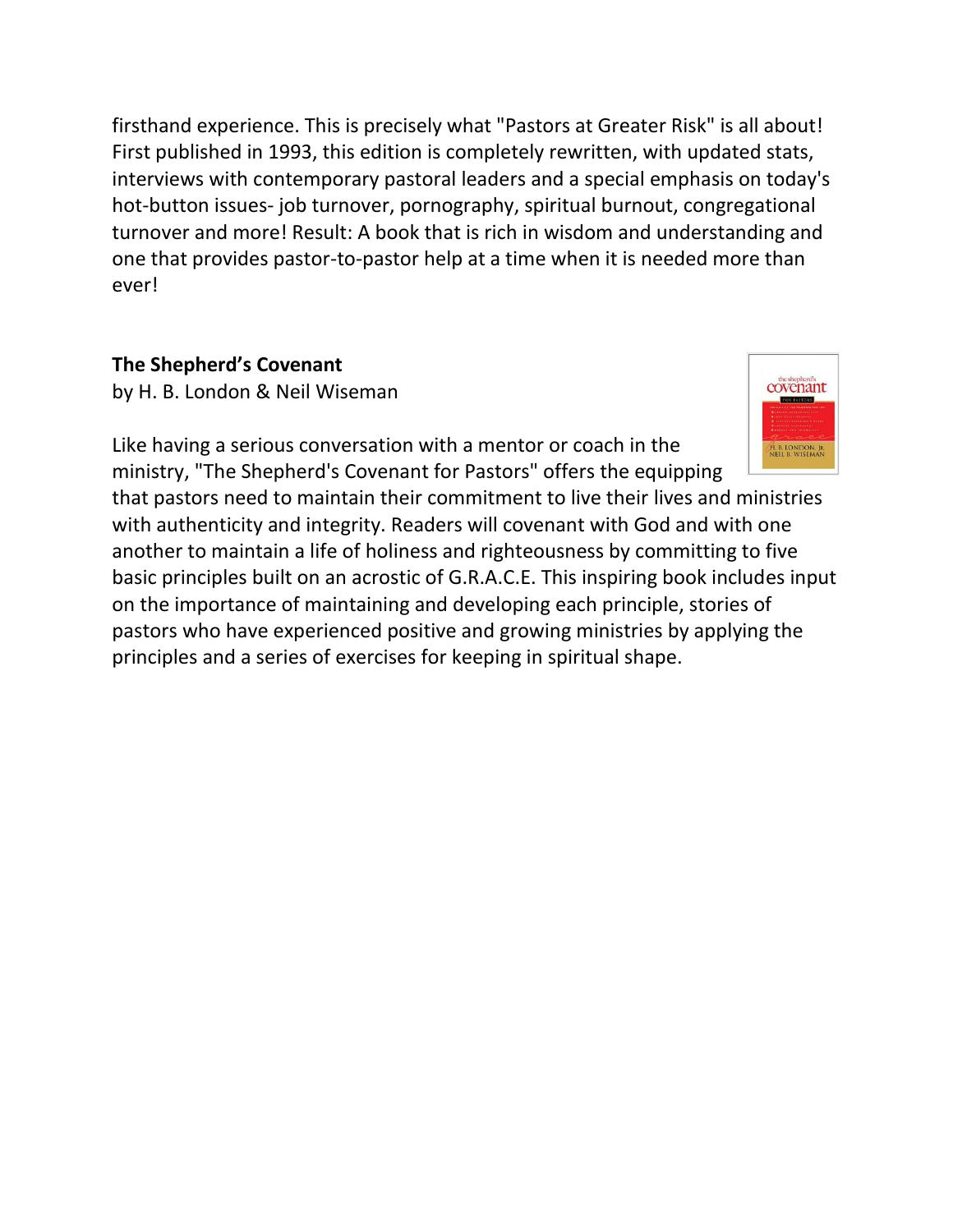# **RETHINKING HOW WE THINK**

**The King Jesus Gospel**

by Scot McKnight

McKnight offers an excellent rethinking and refocusing of the Gospel. McKnight helps us process what the Bible says about the Gospel so we can go forth with the Gospel of Jesus.

# **The Mission of God: Unlocking the Bible's Grand Narrative**

by Christopher Wright

Wright's book is for those interested in what the "missional" shift is all about and is a biblically faithful, thorough, and compelling explanation of the mission of God in the world. Wright makes it clear that as God's people we are expected to continue in that

mission not simply as one thing among others but as the fundamental purpose of the church in the world.

#### **The Blue Parakeet: Rethinking How You Read the Bible**



by Scot McKnight

McKnight takes us on a serious journey into and out of our approach to Bible reading and study. Do we merely assume "what was then" should be for now? Do we pick and choose the nuggets we want to consider? Do we have a system (besides "it works for me") regarding

the application of "old" commands? McKnight challenges us to read the Bible as it was written – it's a story, an unfolding drama of God and Creation (including and especially man). If it's a story, then the end rests upon the rest of the story. There is no pick and choosing of nuggets. There is no static Law. Everything must be applied in the context of the reading. "What was then" may be true, but what should it look like today?



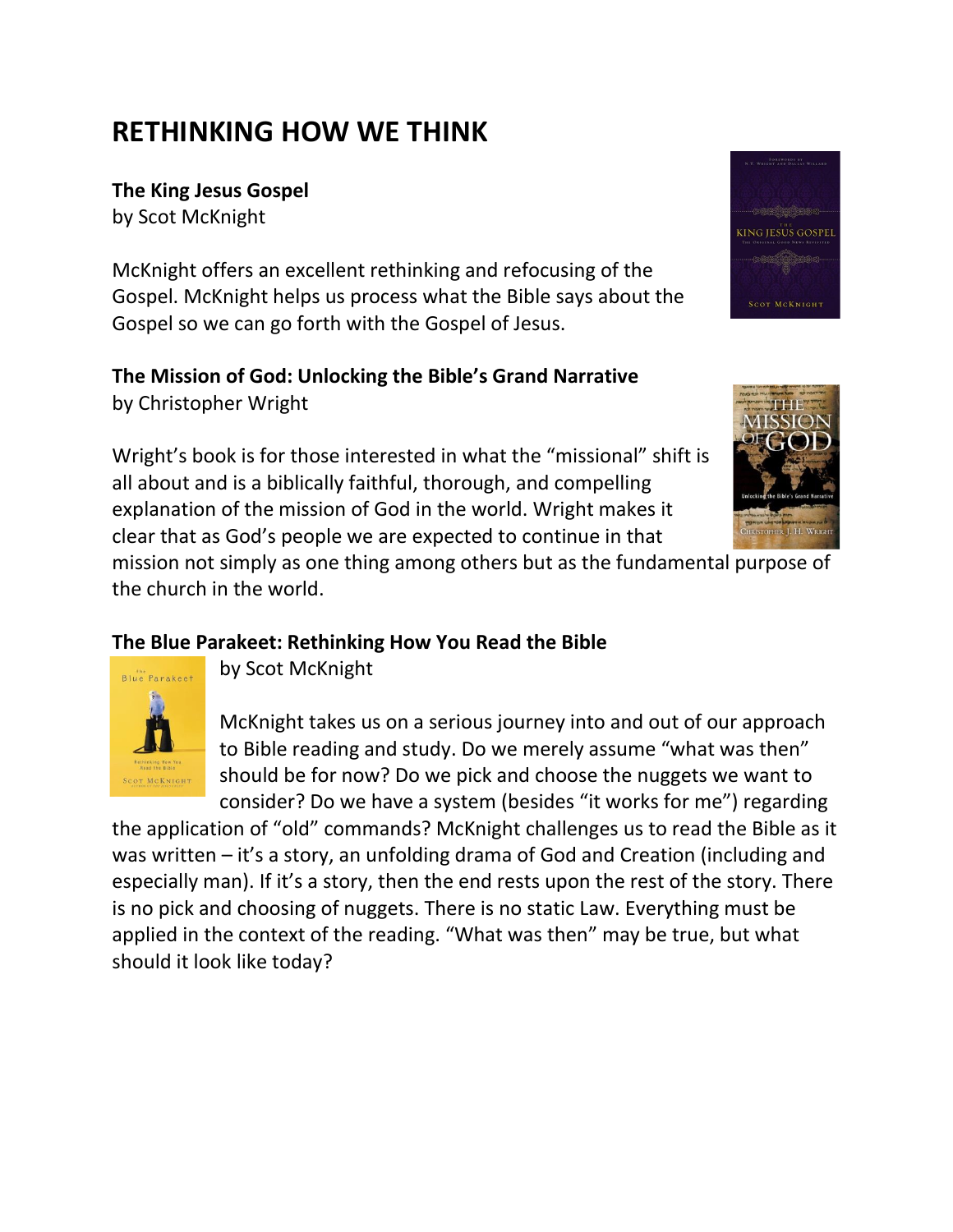#### **ENGAGING OTHERS**

**Eats with Sinners: Reaching Hungry People Like Jesus Did** by Arron Chambers

"…go and make disciples…." Simple? Right? Then why do we struggle so to share the gospel with our neighbors? Chambers speaks into this dilemma by noting that Jesus ate with real people. Why? There is power in the act of eating together. Perhaps we might consider following Jesus' example as we

deepen relationships, share the gospel, and watch the Spirit do what he does best. Change lives. And yes, Chambers provides recipes.

**Faithful Presence: Seven Disciplines that Shape the Church for Mission**

by David Fitch

David Fitch helps us remember that we live in a post Christian world. Our new friend might be a generation or more away from a church connection. We need to plan to be effective witnesses, not throw in the towel. Fitch guides us to think presence, to live in

the moment with our neighbor. He also challenges us to be a community restored to God's presence in Jesus Christ and faithfully present to him in the world. Fitch calls for a recovery of seven disciplines that have been with us since the birth of the church. Read. Be stretched.

**Dinner Church: Building Bridges by Breaking Bread**



Reaching Hungey People Like Jevns Did

**SINNERS** 







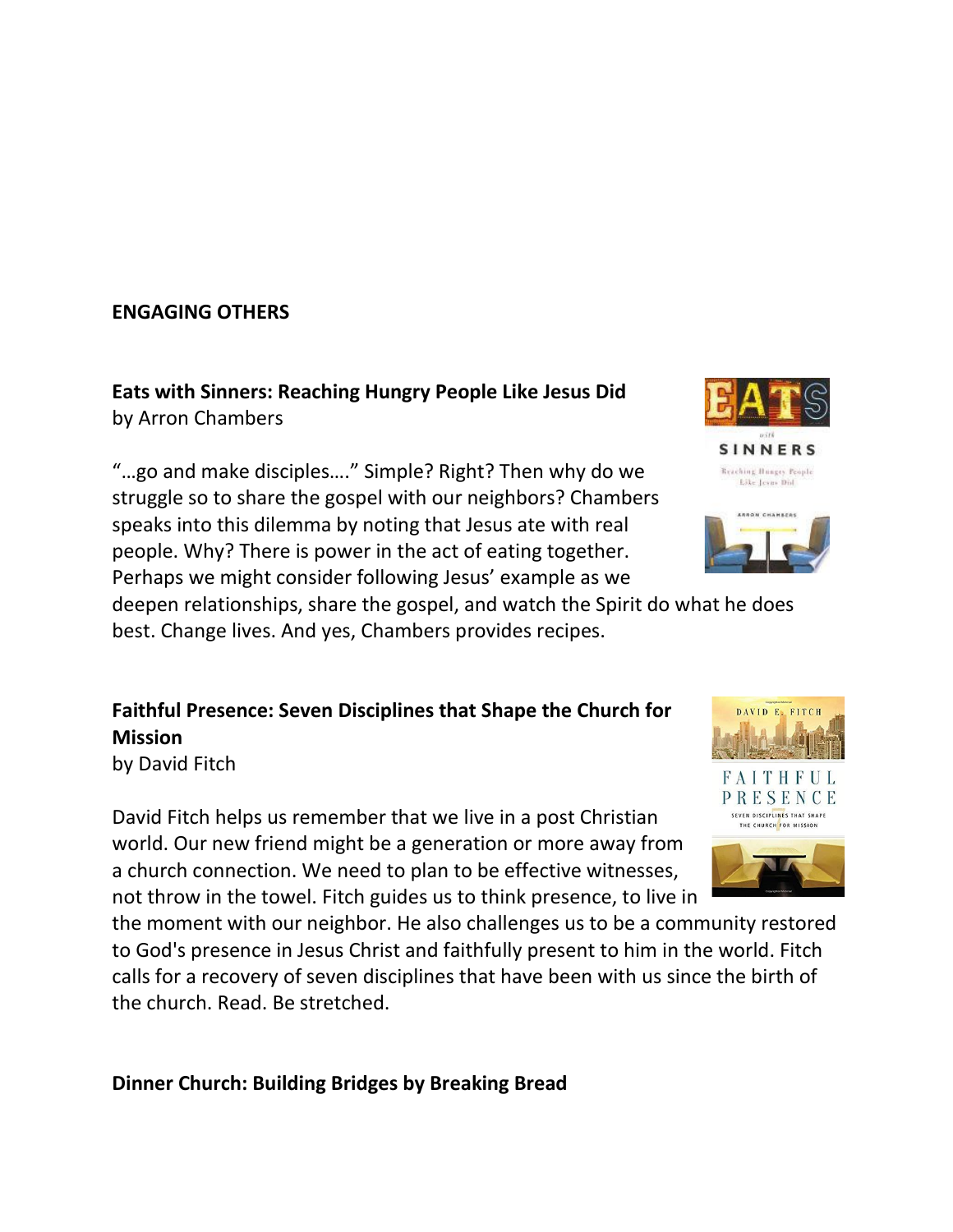### **and The Dinner Church Handbook** by Verlon Fosner

What are we to do when we recognize communities unlikely to walk into a church? Feed them! Fosner

explains that people love to gather over and around food. Dinner Church weaves church into and around a meal. Dinner Church takes church to the unchurched, to those who might not walk into a church building.

# **Surprise the World! The Five Habits of Highly Missional People**

by Michael Frost



Frost offers a story and a few simple ideas on how to engage people so that we earn permission to tell them about the Kingdom of God. What he offers are a few attitudes or intentions that radically change our daily lives. Frost calls his approach the BELLS model (Bless others, eat together, Listen to the Spirit, Learn Christ, and understand yourself as Sent by God into others' lives). Just think, we can eat with

people as a tool for developing and deepening relationships! What if we did that with people who don't know Jesus?

# **Spent Matches: Igniting the Signal Fire for the Spiritually Distressed**

by Ray Moran



Spent Matches explores the possibility that a few small paradigm shifts within the church might make the difference between extinction and effectiveness. In fact, taking a clue from the

automobile industry, the church might be able to not only halt the rapid decay in attendance but also become an effective tool in achieving Jesus' final command. For instance, the Hybrid car has become the answer to Detroit's environmental and oil crisis issues. Finding the synergy between two technologies, gas and electric has created a new day for the auto industry. Likewise, Spent Matches explores how the church can find synergy between two seemingly competing

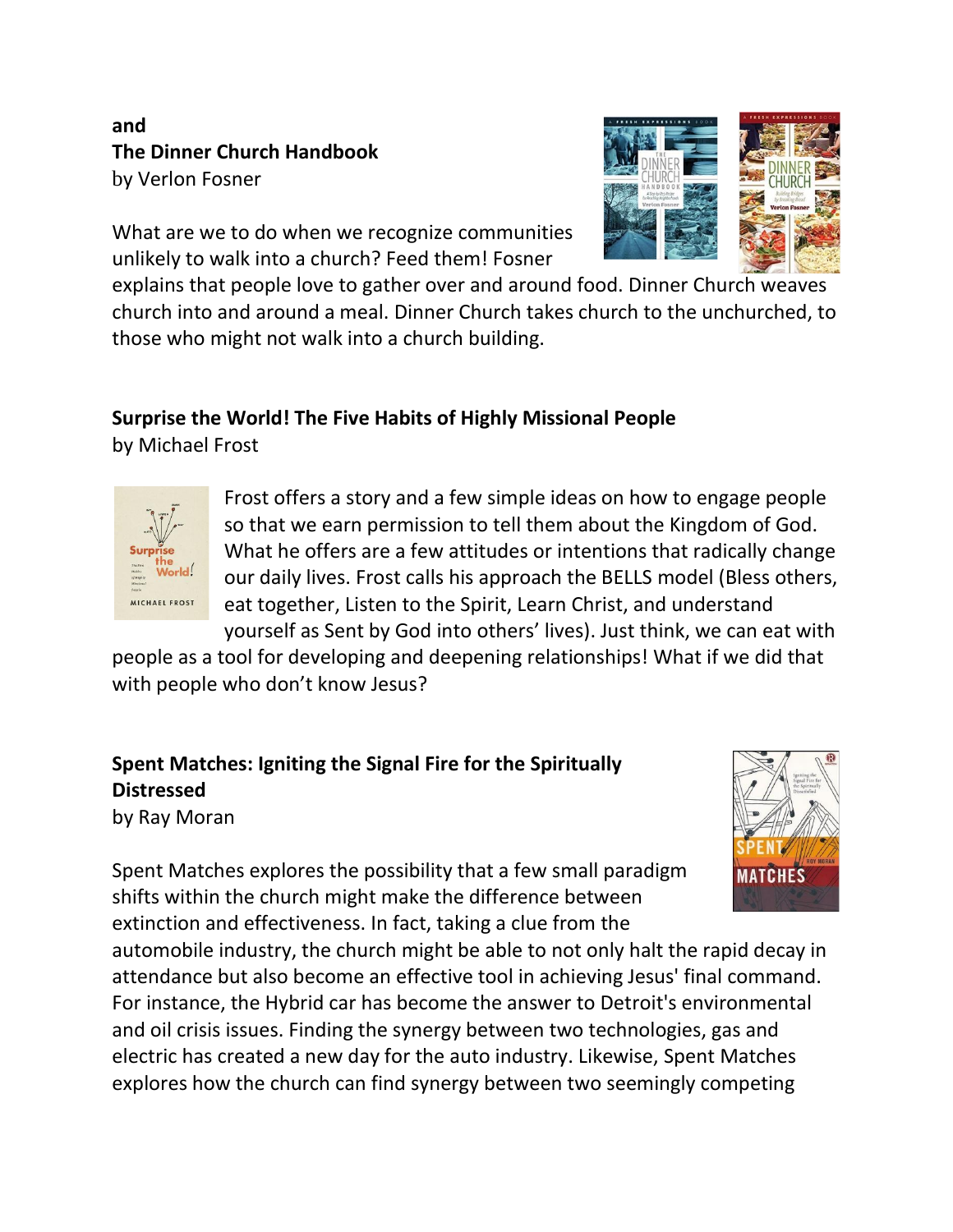thoughts: an invitation to come and a command to go. The Hybrid metaphor brings energy to the church's mission and an explanation to the age-old argument of Missional versus Attractional methods.



**I Will: Nine Traits of the Outwardly Focused Christian** by Thom S. Rainer

Rainer challenges us to do more than think about ourselves and our own church. If we are indeed in love with Jesus (the Jesus of the Bible) and His Church (not our church), then we will think of others

(and their needs which we might be able to address). Maybe we can learn to think of others first, especially since we naturally think of ourselves.

**Out of the Saltshaker & Into the World: Evangelism as a Way of Life** by Rebecca Manley Pippert

This is NOT a new book. It's a classic, speaking into our lives as witnesses. Yes, we are often uptight about evangelism. Manley Pippert clears away some of the fog of what to do. Clear

explanations and stories walk us out of the fog. Enjoy this easy read as you glean numerous helpful ideas.

**The Art of Neighboring: Building Genuine Relationships Right Outside Your Door** by Pathak & Runyan

Pathak and Runyan remind us we used to KNOW our neighbors. But sadly, today, we "might" only know their names. Maybe. You see, we live radically different lives. Fast paced. Disconnected. Filled with superficial relationships. The authors paint a portrait of

a lifestyle that weaves together prayer, learning names and developing significant relationships with our neighbors. The hold forth that doing so might lead to witness.